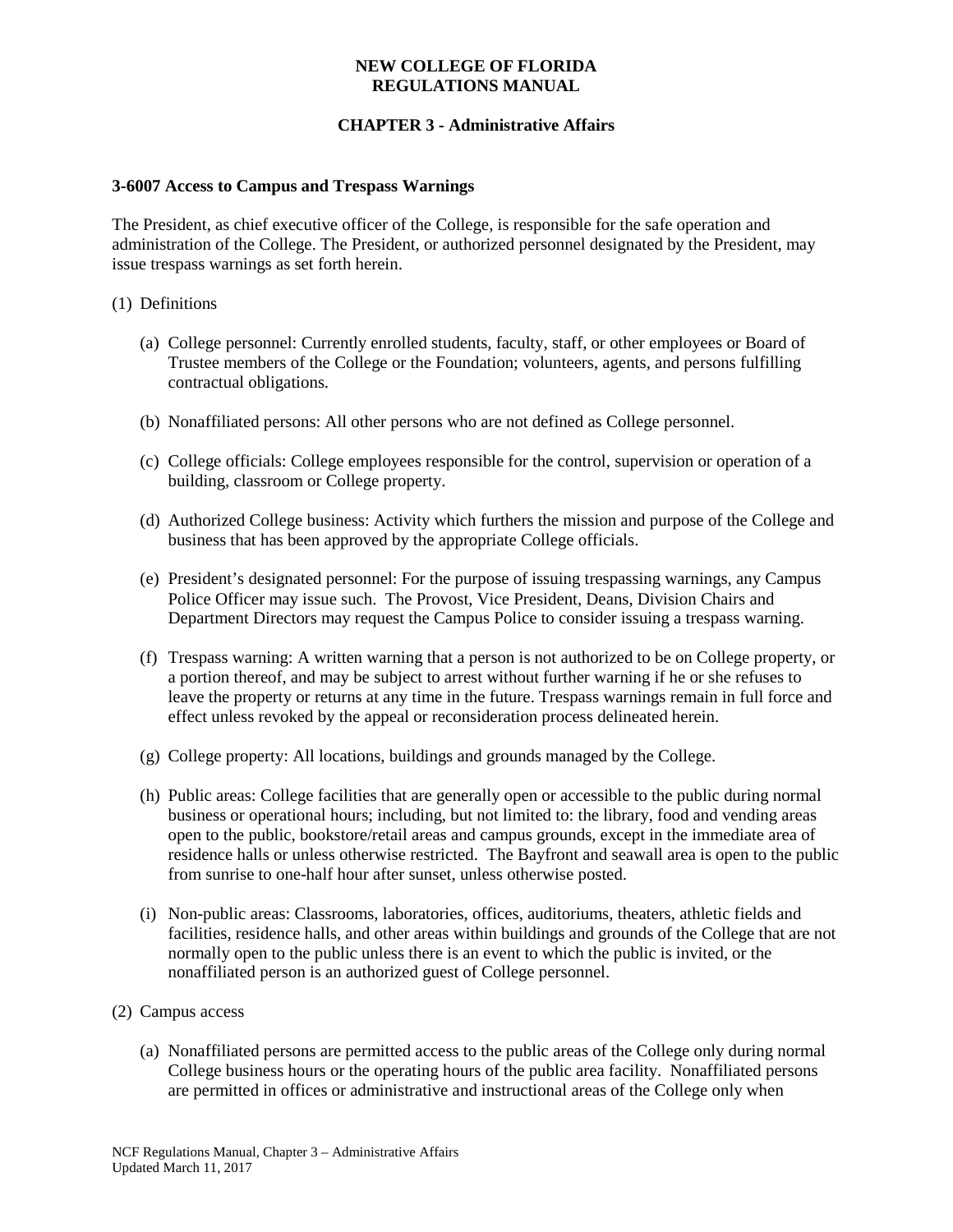## **NEW COLLEGE OF FLORIDA REGULATIONS MANUAL**

# **CHAPTER 3 - Administrative Affairs**

accompanied by College personnel as guest, or to conduct official College business. Nonaffiliated persons are strictly prohibited from being in student residential areas unless providing authorized contractual vendor services, or as the authorized guest of a student in accordance with Residential Life visitation and guest policies. Nonaffiliated persons are otherwise not allowed on College property except as authorized by this regulation. Identification may be requested for access to any of the aforementioned facilities.

- (b) College personnel may access all College property that is open and available for authorized activities or business. Non-student College personnel members should not be in campus student residential areas unless they are performing authorized duties or are the guest of a residential student in a manner consistent with current Residential Life policies. Identification may be requested to ascertain authorization for access.
- (c) Under administrative sanction, College personnel may have their access to certain areas of campus restricted. Violation of these restrictions may result in further sanctions consistent with applicable disciplinary procedures or other College regulations or policies.
- (d) Alumnae/i ("alumni") of the College are an integral part of campus life. The College provides for special access to campus for alumni, in addition to that provided to the general public. This special access is governed by campus visitation/access guidelines established by the New College Alumnae/i Association (NCAA) and endorsed by the College's administration. Alumni should contact the NCAA office regarding these special guidelines.
- (3) Enforcement. Any person who, in the opinion of College officials is violating or has violated any law, College regulation, or policy; including as applicable, the Student Code of Conduct or employee standards and disciplinary procedures, is creating a disturbance, acting in a threatening manner, or creating an atmosphere not conducive to use of facilities by others, or otherwise found in an area at a time that causes concern for the safety of persons or property, may be immediately reported to Campus Police or may be directed to leave College property by the College official. In the event the person does not leave as requested, Campus Police may respond to provide a verbal warning and/or issue a trespass warning. Pursuant to Florida Statutes, Campus Police jurisdiction is within 1000 feet from any portion of College property, and Campus Police may issue warnings against future trespass on College property to those meeting the above criteria within that jurisdiction.

#### (4) Appeals Process

- (a) Individuals who have been warned not to trespass on College property and wish to have the warning lifted must first appeal to the Campus Police Chief. The appeal may be made in writing, via email, telephonically during normal business hours, or in person by appointment. In the appeal, the individual should explain why the trespass was unwarranted at the time of issuance or is no longer warranted. The Campus Police Chief will review all appeals and reply to appellants in writing in a timely fashion. If the warning is revoked, the Chief will ensure that the lifting of the warning has been properly documented in the Campus Police records system.
- (b) Should the Campus Police Chief decline to revoke the warning, the appellant may then appeal to a Trespass Appeals Board appointed by the President. The Board will be composed of at least three and no more than five appointees, including one student. The student appointee will be